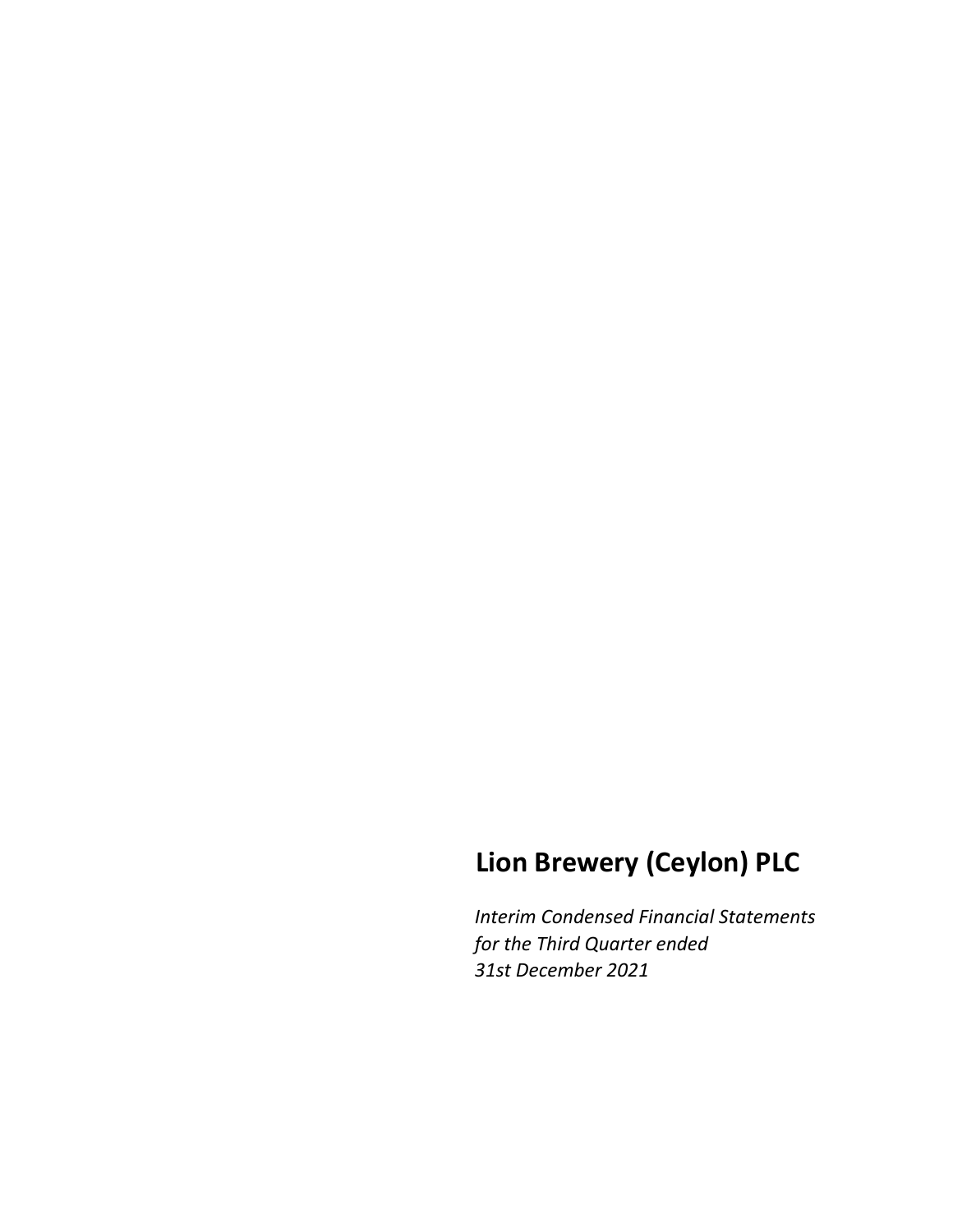## **LION BREWERY (CEYLON) PLC Review**

For the 9 months ended 31st December 2021, a profit after tax of Rs. 2.4 billion was earned on a turnover of Rs. 39.5 billion, compared to previous years comparatives of Rs.2.0 billion & Rs.35.1 billion respectively. In the 3rd quarter, the business environment returned to near normal levels, with sales benefitting from a re-stocking after closure in Q2. This was a result of the Government's initiative to keep the Country open, notwithstanding the simmering Covid pandemic which pervaded during that period. This provided an opportunity for society to acclimatize to the new ways of engaging in their daily activities. During this period, the authorities commenced administering the booster vaccine, which provided protection from serious health implications, caused by contracting Covid. The Government's initiative of opening the borders also bore dividend, as the country saw an increased number of tourists in the quarter under consideration, which supported volumes, especially in touristic pockets.

The overall cost escalations continued to exert pressure on margins, whilst the November budget, also increased the excise duty on beer. As a result, the Company was compelled to revise the prices of beer. In addition to the increase in excise duty, the budget also announced two new taxes namely, a surcharge tax on taxable income of the financial year 20/21 of 25% & a social security contribution tax of 2.5% on turnover which is to be effective from 1st April 2022. The exact methodology of their enactment is yet being worked out. These two taxes are in addition to the special goods & services tax in lieu of excise duty, as was announced in the previous year's budget, which too remains to be enacted.

In the month of December, the Company added Guinness to its existing brand portfolio. Guinness was first brewed at the St. James's Gate Brewery in Dublin, Ireland in 1759 by Arthur Guinness. Guinness is now a part of Diageo. The group's association with Guinness, dates back to the late twentieth century, when Guinness was brewed at the Nuwara Eliya brewery, until its closure in 2001. Guinness offers the consumer a unique perfectly balanced super‐premium dark beer, rich & creamy, distinctly black, velvety in finish and with a warming mouthfeel.

During the quarter under review, all Covid 19 protocols continued to be stringently followed within the brewery, to ensure undisrupted operations. Proactive operational measures taken by the Company enabled it to navigate within this fluid and changing operating environment. During the period ending 9 months, the Company paid to the Government Rs. 26.0 billion as Excise Duty and other taxes.

Exports volumes recorded a growth of 65%, in comparison to the corresponding period last year. Although this performance could be considered good, exports fell below potential, due to the inability to find vessels to carry our cargo. The number of vessels calling in at the port of Colombo reduced substantially, resulting in difficulties to obtain space for our cargo whilst also causing substantial increases in the freight rates. Export margins remained under pressure.

The forex crisis has created a shortage of dollars required to pay for imports of raw material & other inputs for manufacturing. Of the limited dollars available, banks give preference for payments towards import of fuel, medicine & other essential food items. It is fervently hoped that this issue gets resolved quickly as businesses are compelled to manage on a "hand to mouth" focus on a daily basis.

Few factors will determine the immediate future. The most significant is the way in which Sri Lankans respond to the Covid pandemic. If the booster vaccine is received across the population, and if necessary precautions are taken by all concerned, the health complications arising by contracting Covid will greatly reduce. The other factor is the availability of Dollars for the import of raw & other material required to ensure continued operations. Apart from these, with the reduction in disposable incomes, the authorities should be cognizant that there is every possibility for the illicit alcohol industry to thrive, which will have an impact on the legal alcobev industry. Growth in illicit trade will significantly impact government revenue from the legal alcobev industry, which is budgeted at circa Rs 200 billion this year. It should also be reiterated that increasing the outlet base, through streamlining the license process, would be a longerterm solution to minimize threat to government tax revenues, whilst reducing the harmful impact of low‐quality illegal products.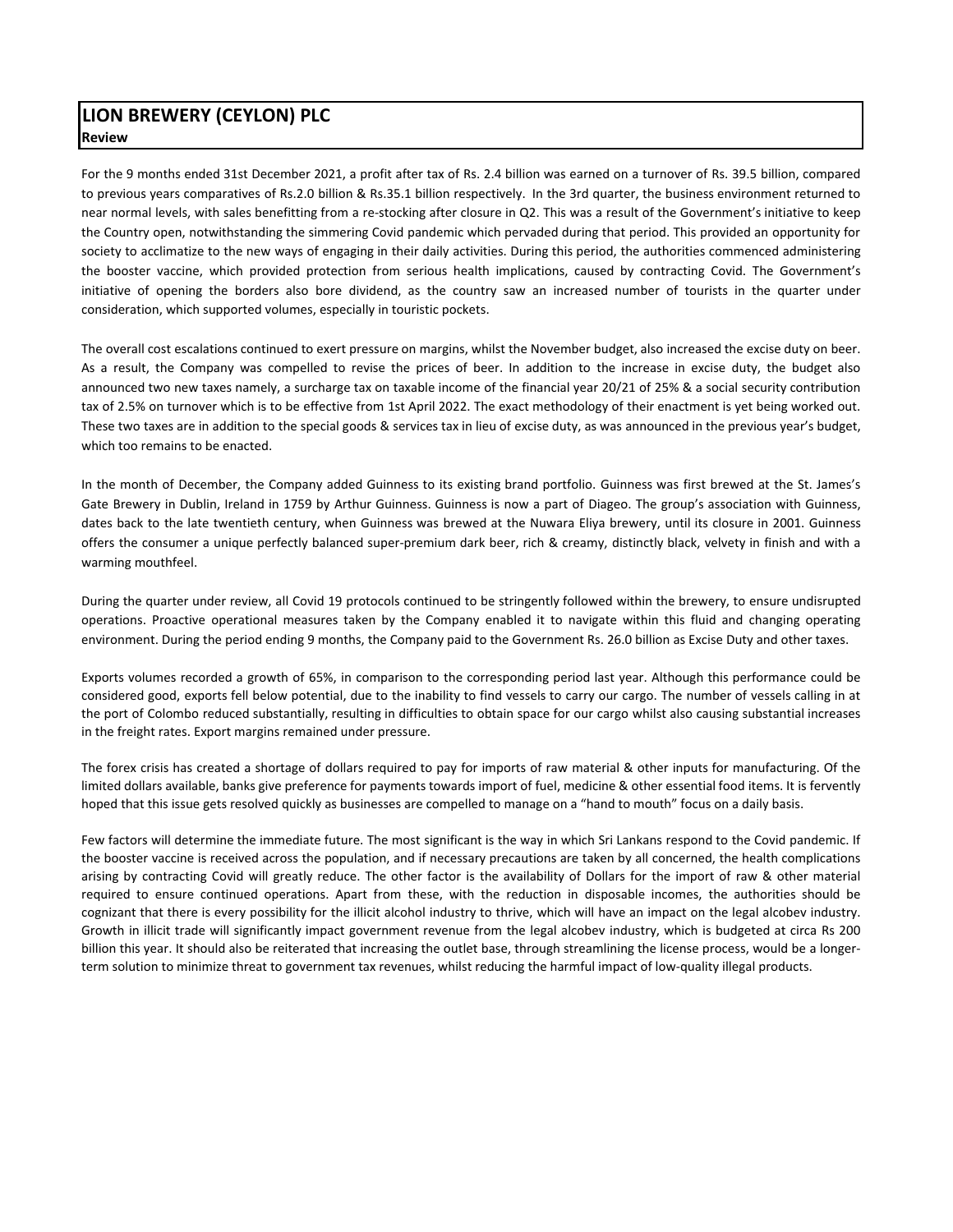# **LION BREWERY (CEYLON) PLC**

# **BOARD OF DIRECTORS AS AT 31ST DECEMBER 2021**

Mr. D. A. Cabraal (Chairman) Mr. H. Selvanathan (Deputy Chairman) Mr. R. H. Meewakkala (Chief Executive Officer ‐ appointed w.e.f. 01/07/2021) Mr. D. C. R. Gunawardena Mr. K. Selvanathan (Director / Alternate Director to H. Selvanathan) Mr. D. R. P. Goonetilleke Mrs. S. J. F. Evans Mr. S. Selvanathan Mr. S. Clini Ms. V. Gun Mr. S. K. Shah (Chief Executive Officer ‐ retired w.e.f. 30/06/2021)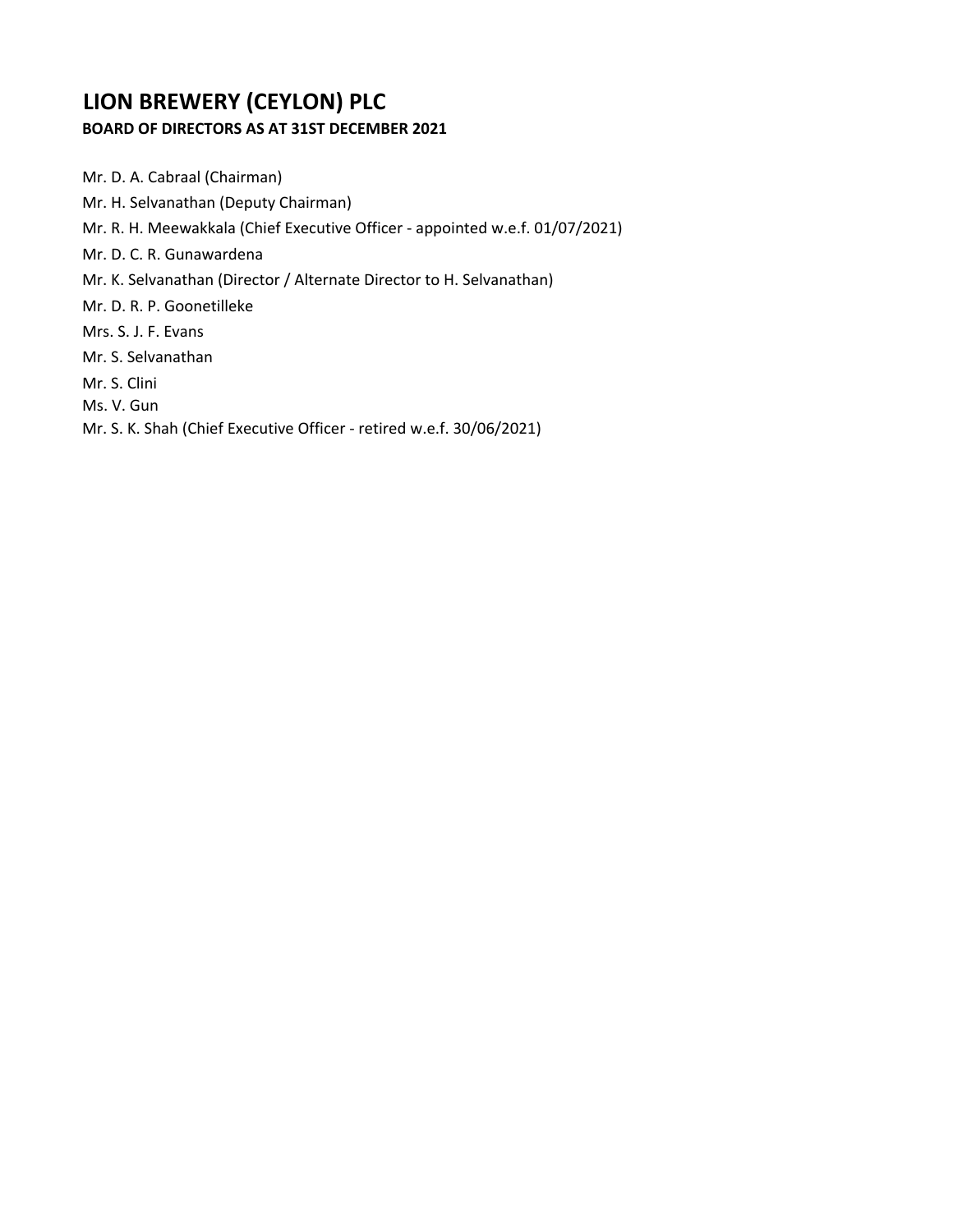| LION BREWERY (CEYLON) PLC                                |                          |                          |                          |                          |  |
|----------------------------------------------------------|--------------------------|--------------------------|--------------------------|--------------------------|--|
| <b>CONDENSED STATEMENT OF FINANCIAL POSITION</b>         |                          |                          |                          |                          |  |
|                                                          |                          |                          |                          |                          |  |
|                                                          | Company<br>31-Dec-21     | 31-Mar-21                | 31-Dec-21                | Group<br>31-Mar-21       |  |
| <b>In Rs.'000s</b>                                       |                          | (Audited)                |                          | (Audited)                |  |
| <b>ASSETS</b>                                            |                          |                          |                          |                          |  |
| <b>Non- Current Assets</b>                               |                          |                          |                          |                          |  |
| Property, plant & equipment                              | 17,947,657               | 17,408,326               | 19,349,541               | 18,819,887               |  |
| Right of use assets                                      | 140,240                  | 164,119                  | 140,240                  | 164,119                  |  |
| Intangible assets                                        | 1,215,767                | 1,225,109                | 1,215,767                | 1,225,109                |  |
| Investments in subsidiary                                | 1,029,623                | 1,029,623                |                          | $\blacksquare$           |  |
| <b>Total Non-Current Assets</b>                          | 20,333,287               | 19,827,177               | 20,705,548               | 20,209,115               |  |
|                                                          |                          |                          |                          |                          |  |
| <b>Current Assets</b><br>Inventories                     |                          |                          |                          |                          |  |
| Trade and other receivables                              | 3,341,852                | 3,493,117                | 3,341,852                | 3,493,117                |  |
|                                                          | 2,043,226                | 1,334,241                | 2,048,410                | 1,340,316                |  |
| Amounts due from related companies                       | 387,187                  | 445,619                  | 387,187                  | 445,619                  |  |
| Cash and cash equivalents<br><b>Total Current Assets</b> | 11,234,609<br>17,006,874 | 9,525,907                | 11,360,595<br>17,138,044 | 9,665,398                |  |
| <b>Total Assets</b>                                      | 37,340,161               | 14,798,884<br>34,626,061 | 37,843,592               | 14,944,450<br>35,153,565 |  |
|                                                          |                          |                          |                          |                          |  |
| <b>EQUITY AND LIABILITIES</b>                            |                          |                          |                          |                          |  |
| <b>Equity</b>                                            |                          |                          |                          |                          |  |
| Stated capital                                           | 2,537,801                | 2,537,801                | 2,537,801                | 2,537,801                |  |
| Capital reserves                                         | 972,968                  | 972,968                  | 1,388,475                | 1,388,475                |  |
| <b>Retained earnings</b>                                 | 14,338,185               | 13,380,781               | 13,981,947               | 13,048,135               |  |
| <b>Total Equity</b>                                      | 17,848,954               | 16,891,550               | 17,908,223               | 16,974,411               |  |
| <b>Non- Current Liabilities</b>                          |                          |                          |                          |                          |  |
| Loans and borrowings                                     |                          |                          |                          |                          |  |
| Lease creditor (Note 04)                                 | 2,664,677<br>147,815     | 3,497,060                | 2,664,677                | 3,497,060<br>165,321     |  |
| <b>Employee benefits</b>                                 | 224,244                  | 165,321<br>233,933       | 147,815<br>224,244       | 233,933                  |  |
| Net deferred tax liabilities                             | 4,509,988                | 4,646,786                | 4,951,727                | 5,088,525                |  |
| <b>Total Non- Current Liabilities</b>                    | 7,546,724                | 8,543,100                | 7,988,463                | 8,984,839                |  |
|                                                          |                          |                          |                          |                          |  |
| <b>Current Liabilities</b>                               |                          |                          |                          |                          |  |
| Trade and other payables                                 | 2,260,481                | 1,873,132                | 2,261,540                | 1,874,996                |  |
| Amounts due to related companies                         | 120,887                  | 123,342                  | 120,887                  | 122,828                  |  |
| Refundable deposits                                      | 2,201,013                | 1,900,393                | 2,201,013                | 1,900,393                |  |
| <b>Current tax liabilities</b>                           | 1,335,777                | 2,383,576                | 1,337,141                | 2,385,113                |  |
| Loans and borrowings                                     | 4,200,732                | 1,868,664                | 4,200,732                | 1,868,664                |  |
| Lease creditor (Note 04)                                 | 22,925                   | 19,900                   | 22,925                   | 19,900                   |  |
| <b>Bank overdrafts</b>                                   | 1,802,668                | 1,022,404                | 1,802,668                | 1,022,421                |  |
| <b>Total Current Liabilities</b>                         | 11,944,483               | 9,191,411                | 11,946,906               | 9,194,315                |  |
| <b>Total Liabilities</b>                                 | 19,491,207               | 17,734,511               | 19,935,369               | 18,179,154               |  |
| <b>Total Equity and Liabilities</b>                      | 37,340,161               | 34,626,061               | 37,843,592               | 35,153,565               |  |
|                                                          |                          |                          |                          |                          |  |
| Net assets per ordinary share (Rs.)                      | 223.11                   | 211.14                   | 223.85                   | 212.18                   |  |

The above figures are provisional and subject to audit.

These financial statements are in compliance with the requirements of the Companies Act No. 07 of 2007.

(Sgd.) **J.N. Goonaratne** Financial Controller‐Corporate

The Board of Directors is responsible for the preparation and presentation of these Financial Statements.

Approved and signed on behalf of the Managers Approved and signed on behalf of the Board

(Sgd.) (Sgd.) (Sgd.) **V. R. Wijesinghe R.H. Meewakkala D.R.P. Goonetilleke** Director Director Director **Carsons Management Services (Private) Limited** 11<sup>th</sup> February 2022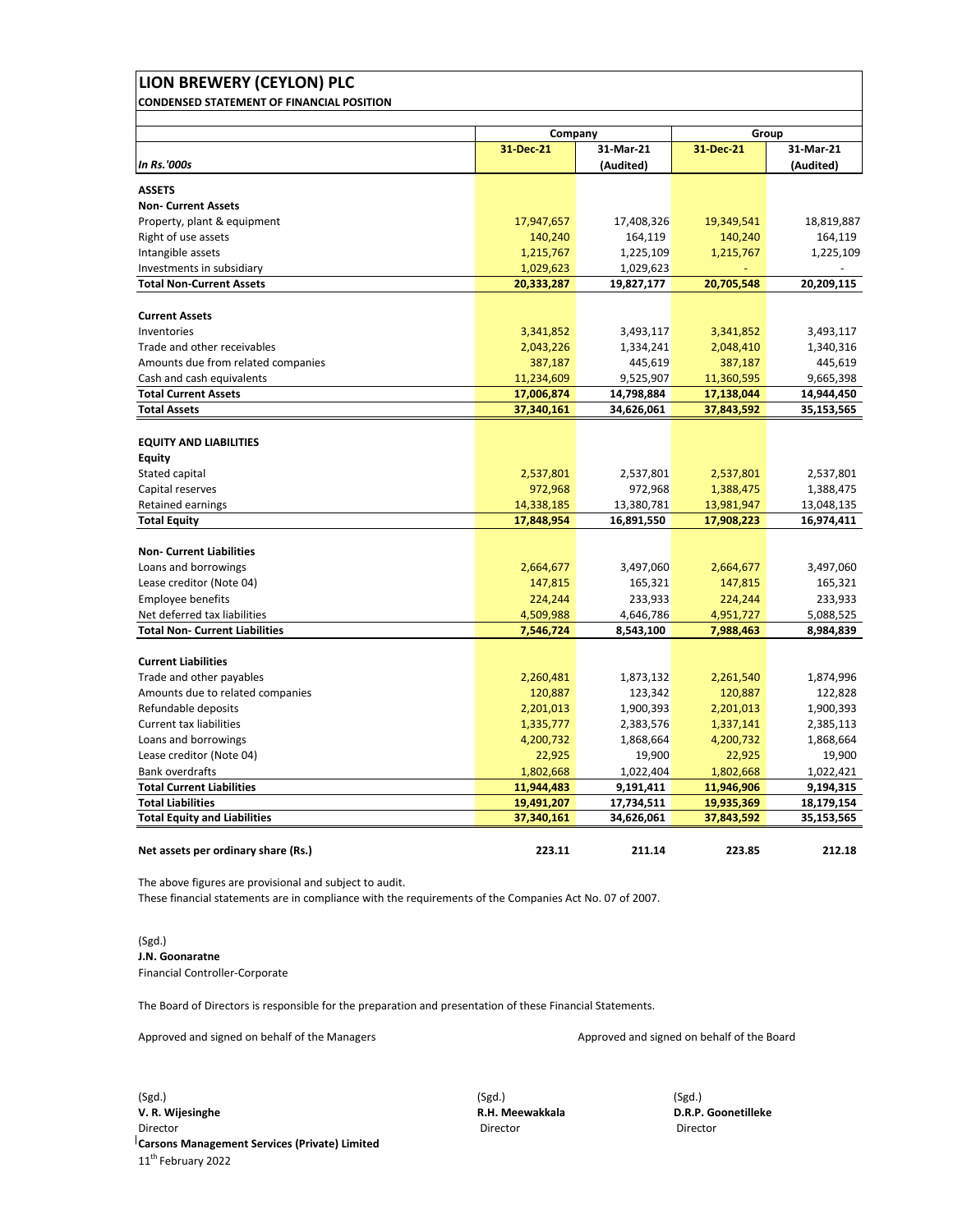| LION BREWERY (CEYLON) PLC                                  |                      |                          |                |                |                          |                |                         |
|------------------------------------------------------------|----------------------|--------------------------|----------------|----------------|--------------------------|----------------|-------------------------|
| CONDENSED STATEMENT OF COMPREHENSIVE INCOME - COMPANY      |                      |                          |                |                |                          |                |                         |
| In Sri Lankan Rs.'000s                                     | <b>Quarter Ended</b> |                          | Change         |                | <b>Nine Months Ended</b> | Change         | Year ended              |
|                                                            | 31.12.2021           | 31.12.2020               | %              | 31.12.2021     | 31.12.2020               | %              | 31.03.2021<br>(Audited) |
| Revenue                                                    | 17,790,862           | 13,553,331               | 31             | 39,553,449     | 35,082,412               | 13             | 49,849,287              |
| Cost of sales                                              | (14, 119, 259)       | (10,930,647)             | 29             | (31,583,149)   | (28, 253, 051)           | 12             | (39,828,971)            |
| <b>Gross profit</b>                                        | 3,671,603            | 2,622,684                | 40             | 7,970,300      | 6,829,361                | 17             | 10,020,316              |
| Other income                                               | 55,509               | 33,668                   | 65             | 130,457        | 95,694                   | 36             | 331,241                 |
|                                                            | 3,727,112            | 2,656,352                | 40             | 8,100,757      | 6,925,055                | 17             | 10,351,557              |
| Distribution expenses                                      | (845,095)            | (718, 772)               | 18             | (2, 237, 967)  | (1,957,685)              | 14             | (2,815,812)             |
| Administrative expenses                                    | (595, 605)           | (424, 174)               | 40             | (1,570,881)    | (1,097,505)              | 43             | (1,617,768)             |
| Other expenses                                             | (225, 751)           | (146, 817)               | 54             | (478, 225)     | (355, 897)               | 34             | (562, 558)              |
| Impairment of intangible assets                            |                      |                          |                |                |                          | $\blacksquare$ | (449, 084)              |
| Operating profit before finance cost                       | 2,060,661            | 1,366,589                | 51             | 3,813,684      | 3,513,968                | 9              | 4,906,335               |
| Finance income                                             | 141,771              | 137,022                  | 3              | 439,946        | 566,716                  | (22)           | 688,286                 |
| Finance costs                                              | (242, 975)           | (225, 962)               | 8              | (696, 310)     | (971, 958)               | (28)           | (1, 143, 396)           |
| <b>Net finance costs</b>                                   | (101, 204)           | (88, 940)                | 14             | 256,364)       | (405,242)                | (37)           | (455,110)               |
| <b>Profit before taxation</b>                              | 1,959,457            | 1,277,649                | 53             | 3,557,320      | 3,108,726                | 14             | 4,451,225               |
| Income tax expense                                         | (732, 413)           | (476, 522)               | 54             | (1, 290, 314)  | (1, 170, 408)            | 10             | (1,815,068)             |
| Deferred taxation                                          | 592                  | (10, 966)                | (105)          | 136,798        | 23,063                   | 493            | (43, 743)               |
| <b>Profit after taxation</b>                               | 1,227,636            | 790,161                  | 55             | 2,403,804      | 1,961,381                | 23             | 2,592,414               |
| Other comprehensive income                                 |                      |                          |                |                |                          |                |                         |
| Items that will not be reclassified to profit or loss      |                      |                          |                |                |                          |                |                         |
| Remeasurement of employee benefit obligations              |                      |                          |                |                |                          |                | 1,119                   |
| Deferred tax charge on actuarial gain                      | $\blacksquare$       | $\overline{\phantom{a}}$ | $\blacksquare$ | $\blacksquare$ |                          | $\blacksquare$ | (447)                   |
| Total other comprehensive income for the period net of tax |                      |                          |                |                |                          |                | 672                     |
| Total comprehensive income for the period                  | 1,227,636            | 790,161                  | 55             | 2,403,804      | 1,961,381                | 23             | 2,593,086               |
|                                                            |                      |                          |                |                |                          |                |                         |
| Earnings per ordinary share (Rs.)                          | 15.35                | 9.88                     |                | 30.05          | 24.52                    |                | 32.41                   |

*The above figures are provisional and subject to audit.*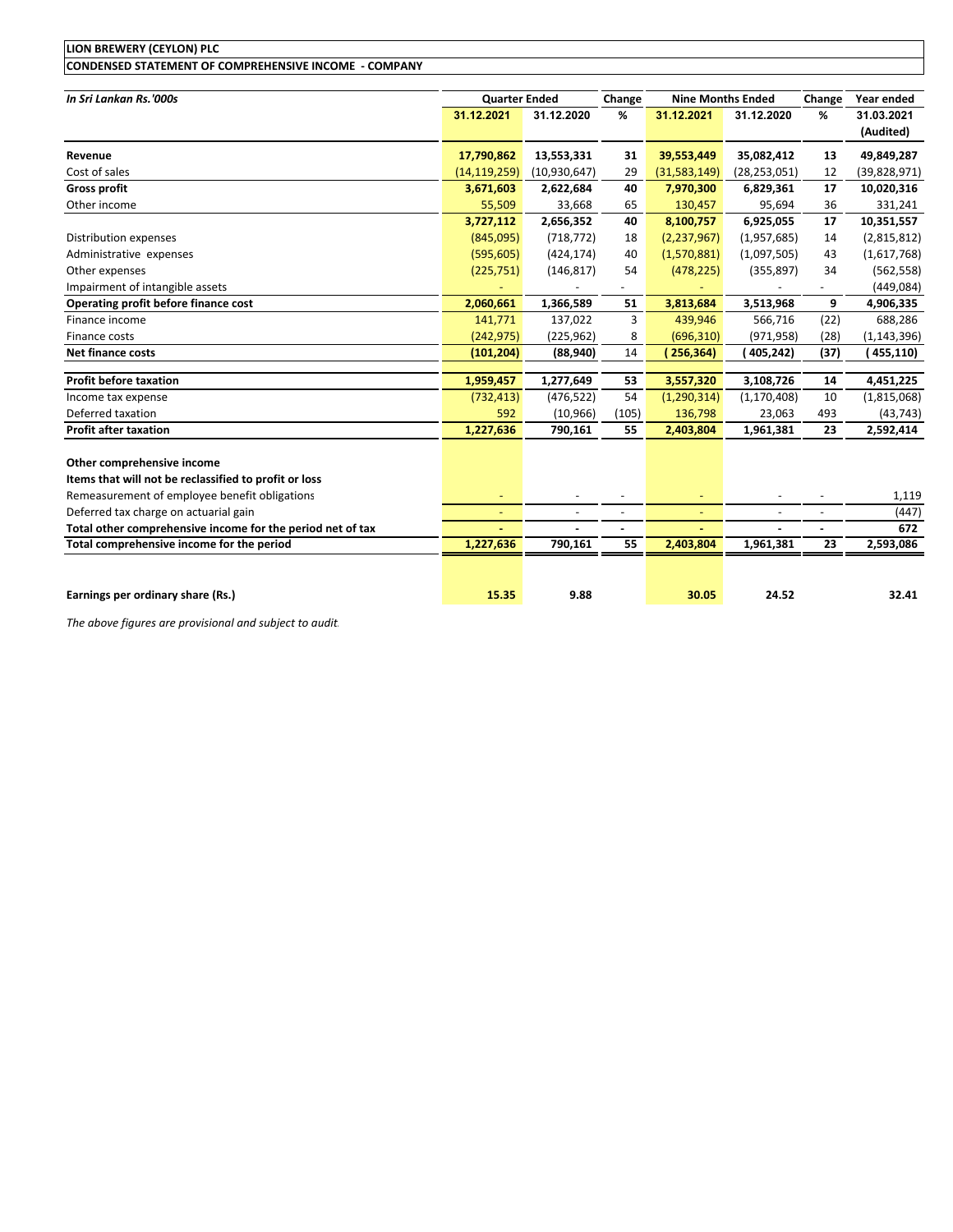| ، LON) PLC<br><b>LION BREWERY</b><br><b>FVI</b><br>' IL.                                         |  |
|--------------------------------------------------------------------------------------------------|--|
| - GROUP<br><b>CONDENSED</b><br>.<br><b>COMPREHENSIVE</b><br>י STATEMEN<br>`OMI<br>OF '<br>∠ INC′ |  |

| In Sri Lankan Rs.'000s                                     | <b>Quarter Ended</b> |                | Change         | <b>Nine Months Ended</b> |                | Change                   | <b>Year Ended</b> |
|------------------------------------------------------------|----------------------|----------------|----------------|--------------------------|----------------|--------------------------|-------------------|
|                                                            | 31.12.2021           | 31.12.2020     | %              | 31.12.2021               | 31.12.2020     | %                        | 31.03.2021        |
|                                                            |                      |                |                |                          |                |                          | (Audited)         |
|                                                            |                      |                |                |                          |                |                          |                   |
| Revenue                                                    | 17,790,862           | 13,553,331     | 31             | 39,553,449               | 35,082,412     | 13                       | 49,849,287        |
| Cost of sales                                              | (14, 119, 259)       | (10, 930, 647) | 29             | (31,583,149)             | (28, 253, 051) | 12                       | (39,828,971)      |
| <b>Gross profit</b>                                        | 3,671,603            | 2,622,684      | 40             | 7,970,300                | 6,829,361      | 17                       | 10,020,316        |
| Other income                                               | 55,581               | 33,733         | 65             | 130,760                  | 96,844         | 35                       | 338,404           |
|                                                            | 3,727,184            | 2,656,417      | 40             | 8,101,060                | 6,926,205      | 17                       | 10,358,720        |
| Distribution expenses                                      | (845,095)            | (718, 772)     | 18             | (2, 237, 967)            | (1,957,685)    | 14                       | (2,815,812)       |
| Administrative expenses                                    | (599, 962)           | (433, 469)     | 38             | (1,597,587)              | (1, 123, 042)  | 42                       | (1,665,071)       |
| Other expenses                                             | (225, 751)           | (146, 817)     | 54             | (478, 225)               | (355, 897)     | 34                       | (722, 816)        |
| Impairment of intangible assets                            |                      |                |                |                          |                |                          | (449, 084)        |
| Operating profit before finance cost                       | 2,056,376            | 1,357,359      | 51             | 3,787,281                | 3,489,581      | 9                        | 4,705,937         |
| Finance income                                             | 142,637              | 138,388        | 3              | 442,757                  | 572,643        | (23)                     | 695,281           |
| Finance costs                                              | (242, 975)           | (225, 962)     | 8              | (696, 310)               | (971, 958)     | (28)                     | (1, 143, 396)     |
| <b>Net finance costs</b>                                   | (100, 338)           | (87, 574)      | 15             | (253, 553)               | (399, 315)     | (37)                     | (448, 115)        |
|                                                            |                      |                |                |                          |                |                          |                   |
| <b>Profit before taxation</b>                              | 1,956,038            | 1,269,785      | 54             | 3,533,728                | 3,090,266      | 14                       | 4,257,822         |
| Income tax expense                                         | (732, 414)           | (476, 523)     | 54             | (1,290,314)              | (1, 170, 408)  | 10                       | (1,815,068)       |
| Deferred taxation                                          | 592                  | (10, 966)      | (105)          | 136,798                  | 23,063         | 493                      | 28,342            |
| <b>Profit after taxation</b>                               | 1,224,216            | 782,296        | 56             | 2,380,212                | 1,942,921      | 23                       | 2,471,096         |
|                                                            |                      |                |                |                          |                |                          |                   |
| Other comprehensive income                                 |                      |                |                |                          |                |                          |                   |
| Items that will not be reclassified to profit or loss      |                      |                |                |                          |                |                          |                   |
| Remeasurement of employee benefit obligations              |                      |                |                |                          |                |                          | 1,119             |
| Deferred tax charge on actuarial (gain)/loss               | ٠                    |                | $\overline{a}$ | ٠                        |                | $\overline{\phantom{a}}$ | (447)             |
| Total other comprehensive income for the period net of tax |                      |                | $\blacksquare$ |                          |                | $\overline{\phantom{a}}$ | 672               |
| Total comprehensive income for the period                  | 1,224,216            | 782,296        | 56             | 2,380,212                | 1,942,921      | 23                       | 2,471,768         |
|                                                            |                      |                |                |                          |                |                          |                   |
| Earnings per ordinary share (Rs.)                          | 15.30                | 9.78           |                | 29.75                    | 24.29          |                          | 30.89             |

*The above figures are provisional and subject to audit.*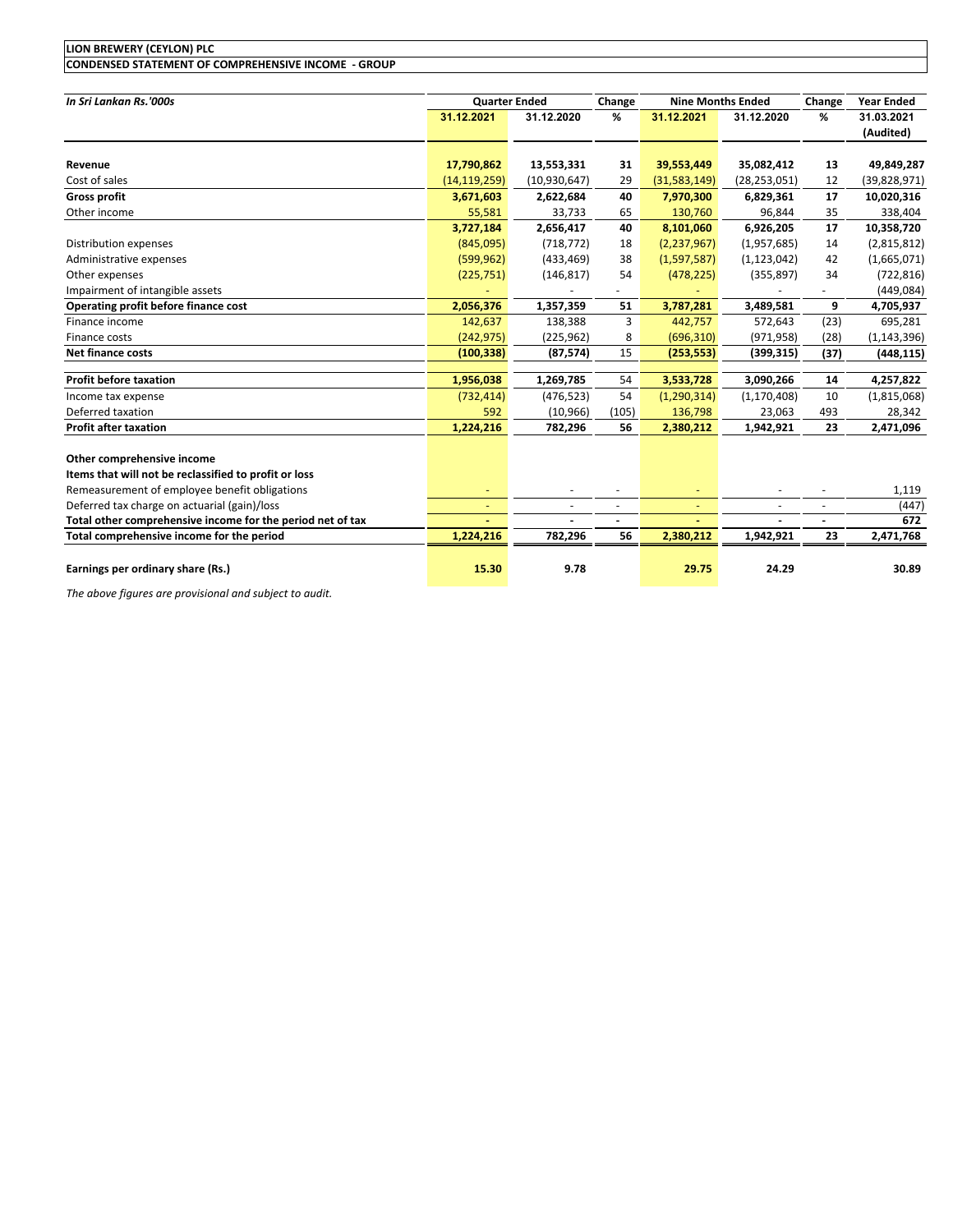# **LION BREWERY (CEYLON) PLC**

**STATEMENT OF CHANGES IN EQUITY**

| Company                                                                                |                          |                          |                             |                           |
|----------------------------------------------------------------------------------------|--------------------------|--------------------------|-----------------------------|---------------------------|
| In Rs.'000s                                                                            | <b>Stated Capital</b>    | Revaluation              | Retained                    | <b>Total Equity</b>       |
|                                                                                        |                          | Reserve                  | Earnings                    |                           |
| Balance as at 1st April 2020                                                           | 2,537,801                | 972,968                  | 11,427,695                  | 14,938,464                |
| Total comprehensive income for the period                                              |                          |                          |                             |                           |
| Profit for the period                                                                  |                          | $\overline{\phantom{a}}$ | 1,961,381                   | 1,961,381                 |
| Other comprehensive income                                                             | ٠                        |                          |                             |                           |
| Total comprehensive income for the period                                              | $\overline{\phantom{a}}$ | $\blacksquare$           | 1,961,381                   | 1,961,381                 |
| Transactions with owners of the Company                                                |                          |                          |                             |                           |
| <b>Distribution made to owners</b>                                                     |                          |                          |                             |                           |
| Ordinary dividends                                                                     |                          |                          | (640,000)                   | (640,000)                 |
| Balance as at 31st December 2020                                                       | 2,537,801                | 972.968                  | 12,749,076                  | 16,259,845                |
|                                                                                        |                          |                          |                             |                           |
| Balance as at 1st April 2020<br>Total comprehensive income for the year                | 2,537,801                | 972,968                  | 11,427,695                  | 14,938,464                |
| Profit for the year                                                                    |                          |                          | 2,592,414                   | 2,592,414                 |
| Other comprehensive income for the year                                                |                          |                          | 672                         | 672                       |
| Total comprehensive income for the year                                                | $\blacksquare$           | $\overline{\phantom{a}}$ | 2,593,086                   | 2,593,086                 |
|                                                                                        |                          |                          |                             |                           |
| Transactions with owners of the Company                                                |                          |                          |                             |                           |
| <b>Distribution made to owners</b>                                                     |                          |                          |                             |                           |
| Ordinary dividends                                                                     |                          |                          | (640,000)                   | (640,000)                 |
| Balance as at 31st March 2021                                                          | 2,537,801                | 972,968                  | 13,380,781                  | 16,891,550                |
|                                                                                        |                          |                          |                             |                           |
| Balance as at 1st April 2021                                                           | 2,537,801                | 972,968                  | 13,380,781                  | 16,891,550                |
| Total comprehensive income for the period                                              |                          |                          |                             |                           |
| Profit for the period                                                                  |                          |                          | 2,403,804                   | 2,403,804                 |
| Other comprehensive income for the period<br>Total comprehensive income for the period | $\overline{\phantom{a}}$ | $\overline{\phantom{a}}$ |                             | 2,403,804                 |
|                                                                                        |                          |                          | 2,403,804                   |                           |
| Transactions with owners of the Company                                                |                          |                          |                             |                           |
| <b>Distribution made to owners</b>                                                     |                          |                          |                             |                           |
| Ordinary dividends                                                                     |                          |                          | (1,446,400)                 | (1,446,400)               |
| Balance as at 31st December 2021                                                       | 2,537,801                | 972,968                  | 14,338,185                  | 17,848,954                |
|                                                                                        |                          |                          |                             |                           |
|                                                                                        |                          |                          |                             |                           |
|                                                                                        |                          |                          |                             |                           |
| <b>GROUP</b>                                                                           |                          |                          |                             |                           |
| In Rs.'000s                                                                            | <b>Stated Capital</b>    | Revaluation<br>Reserve   | Retained<br><b>Earnings</b> | <b>Total Equity</b>       |
|                                                                                        |                          |                          |                             |                           |
| Balance as at 1st April 2020                                                           | 2,537,801                | 1,388,475                | 11,216,367                  | 15,142,643                |
| Total comprehensive income for the period                                              |                          |                          |                             |                           |
| Profit for the period                                                                  |                          |                          | 1,942,921                   | 1,942,921                 |
| Other comprehensive income                                                             |                          |                          |                             |                           |
| Total comprehensive income for the period                                              |                          |                          | 1,942,921                   | 1,942,921                 |
|                                                                                        |                          |                          |                             |                           |
| Transactions with owners of the Company                                                |                          |                          |                             |                           |
| <b>Distribution made to owners</b>                                                     |                          |                          |                             |                           |
| Ordinary dividends                                                                     |                          |                          | (640,000)                   | (640,000)                 |
| Balance as at 31st December 2020                                                       | 2,537,801                | 1,388,475                | 12,519,288                  | 16,445,564                |
| Balance as at 1st April 2020                                                           | 2,537,801                | 1,388,475                | 11,216,367                  | 15,142,643                |
| Total comprehensive income for the year                                                |                          |                          |                             |                           |
| Profit for the year                                                                    |                          |                          | 2,471,096                   | 2,471,096                 |
| Other comprehensive income for the year                                                |                          |                          | 672                         | 672                       |
| Total comprehensive income for the year                                                |                          | $\blacksquare$           | 2,471,768                   | 2,471,768                 |
|                                                                                        |                          |                          |                             |                           |
| Transactions with owners of the Company                                                |                          |                          |                             |                           |
| <b>Distribution made to owners</b>                                                     |                          |                          |                             |                           |
| Ordinary dividends                                                                     |                          |                          | (640,000)                   | (640,000)                 |
| Balance as at 31st March 2021                                                          | 2,537,801                | 1,388,475                | 13,048,135                  | 16,974,411                |
|                                                                                        |                          |                          |                             |                           |
| Balance as at 1st April 2021                                                           | 2,537,801                | 1,388,475                | 13,048,135                  | 16,974,411                |
| Total comprehensive income for the year                                                |                          |                          |                             |                           |
| Profit for the period                                                                  | $\blacksquare$           | $\overline{\phantom{a}}$ | 2,380,212                   | 2,380,212                 |
| Total comprehensive income for the year                                                |                          |                          | 2,380,212                   | 2,380,212                 |
| Transactions with owners of the Company                                                |                          |                          |                             |                           |
| <b>Distribution made to owners</b>                                                     |                          |                          |                             |                           |
| Ordinary dividends<br>Balance as at 31st December 2021                                 | 2,537,801                | 1,388,475                | (1,446,400)<br>13,981,947   | (1,446,400)<br>17,908,223 |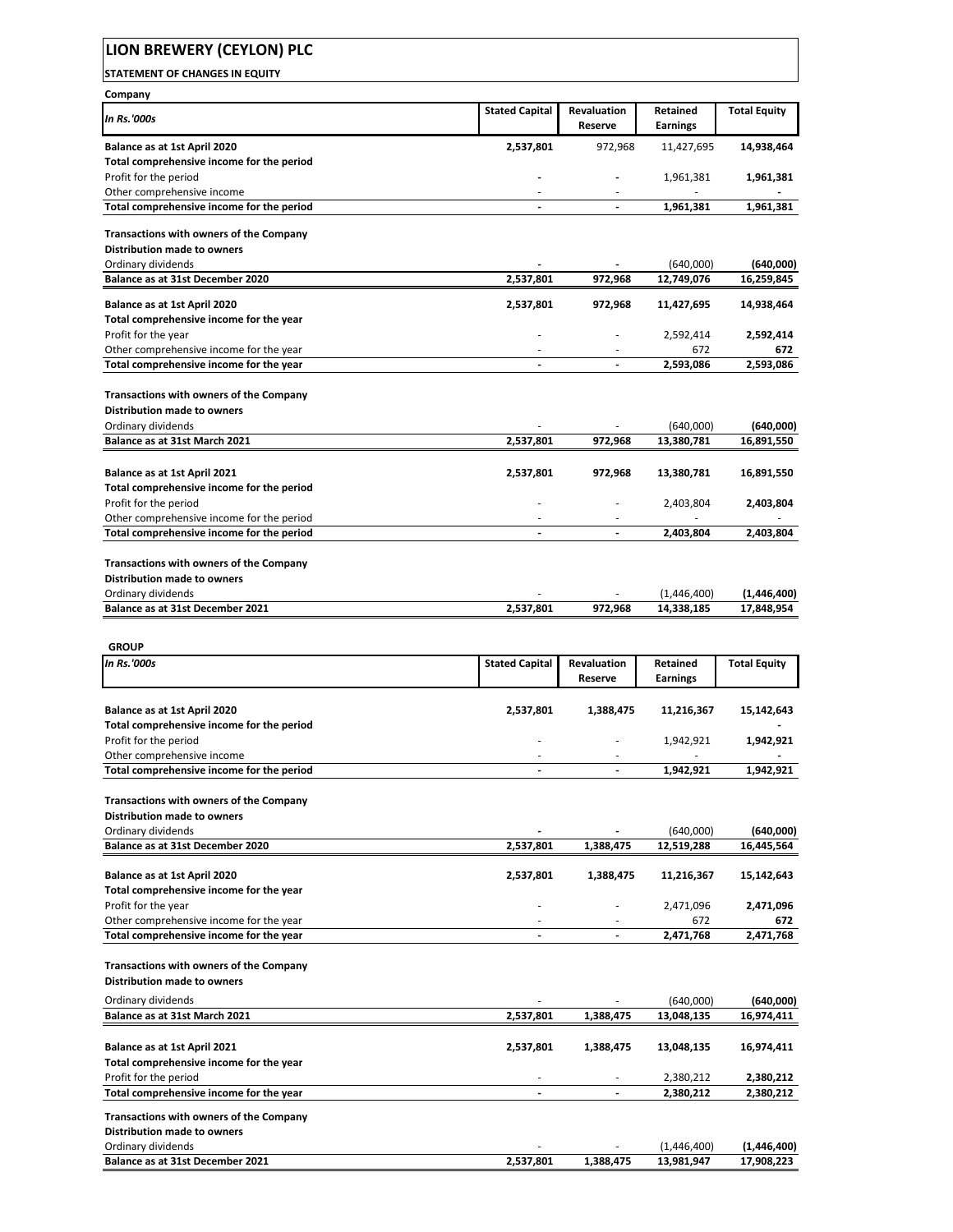### **LION BREWERY (CEYLON) PLC STATEMENT OF CASH FLOWS**

|                                                                                                        | Company                  |                          | Group                   |                          |                          |                         |
|--------------------------------------------------------------------------------------------------------|--------------------------|--------------------------|-------------------------|--------------------------|--------------------------|-------------------------|
| Period ended<br>In Rs.'000s                                                                            | 31.12.2021               | 31.12.2020               | 31.03.2021<br>(Audited) | 31.12.2021               | 31.12.2020               | 31.03.2021<br>(Audited) |
|                                                                                                        |                          |                          |                         |                          |                          |                         |
| Cash flows from operating activities                                                                   |                          |                          |                         |                          |                          |                         |
| <b>Profit before taxation</b>                                                                          | 3,557,320                | 3,108,726                | 4,451,225               | 3,533,728                | 3,090,266                | 4,257,822               |
| Adjustments for:                                                                                       |                          |                          |                         |                          |                          |                         |
| Finance costs                                                                                          | 690,449                  | 985,408                  | 1,189,239               | 690,449                  | 985,408                  | 1,189,239               |
| Depreciation on property, plant & equipment                                                            | 1,083,639                | 931,719                  | 1,273,080               | 1,093,317                | 951,205                  | 1,299,018               |
| Amortization on Intangible assets                                                                      | 9,342                    | 4,217                    | 7,437                   | 9,342                    | 4,217                    | 7,437                   |
| Depreciation on Leased assets                                                                          | 23,879                   | 23,848                   | 32,208                  | 23,879                   | 23,848                   | 32,208                  |
| Net inventory provision /(reversal)                                                                    | (2,867)                  | 1,871                    | 1,096                   | (2,867)                  | 1,871                    | 1,096                   |
| Provision for retirement benefit obligation                                                            | 13,901                   | 12,135                   | 39,267                  | 13,901                   | 12,135                   | 39,267                  |
| Impairment of property, plant & equipment                                                              | $\overline{\phantom{a}}$ | $\overline{\phantom{a}}$ |                         | ÷                        |                          | 160,258                 |
| Impairment of intangible assets                                                                        | $\blacksquare$           | $\overline{a}$           | 449,084                 | $\overline{\phantom{a}}$ | $\sim$                   | 449,084                 |
| Loss /(gain) on disposal of property, plant & equipment                                                | 12,006                   |                          | 20,557                  | 12,006                   | $\overline{\phantom{a}}$ | 21,013                  |
| Lease interest                                                                                         | 19,091                   | 21,397                   | 28,716                  | 19,091                   | 21,397                   | 28,716                  |
| Gain on derecognition of right of use assets                                                           |                          |                          | (2,912)                 |                          |                          | (2,913)                 |
| Exchange loss/ (gain)                                                                                  | (1,488)                  | (2, 144)                 | 309                     | (1,488)                  | (2, 144)                 | 309                     |
| Deposits written back during the year                                                                  | ÷                        |                          | (168, 072)              |                          |                          | (168,072)               |
| Finance Income                                                                                         | (439, 946)               | (566, 716)               | (688, 286)              | (442, 757)               | (572, 643)               | (695, 281)              |
| Operating cash flow before working capital changes                                                     | 4,965,327                | 4,520,461                | 6,632,947               | 4,948,602                | 4,515,560                | 6,619,201               |
| (Increase)/Decrease in inventories                                                                     | 154,132                  | (631,709)                | (912,093)               | 154,131                  | (631,709)                | (912,093)               |
| (Increase)/Decrease in trade and other receivables                                                     | (707, 497)               | 83,881                   | (43,509)                | (706, 606)               | 63,763                   | (43, 199)               |
| (Increase)/Decrease in amounts due from related companies                                              | 58,432                   | 97,239                   | 163,405                 | 58,432                   | 97,239                   | 163,405                 |
| Increase/(Decrease) in tax payable/receivable                                                          | (858, 113)               | 1,686,074                | 1,773,928               | (858, 287)               | 1,686,333                | 1,772,169               |
| Increase/(Decrease) in trade and other payables                                                        | 387,349                  | 24,065                   | 395,267                 | 386,544                  | 21,805                   | 388,017                 |
| Increase/(Decrease) in amounts due to related companies                                                | (2, 455)                 | 88,507                   | 14,971                  | (1, 941)                 | 89,130                   | 15,080                  |
| Cash generated from operations                                                                         | 3,997,175                | 5,868,518                | 8,024,916               | 3,980,875                | 5,842,121                | 8,002,580               |
| Finance expenses paid                                                                                  | (624, 914)               | (900, 709)               | (1, 114, 498)           | (624, 914)               | (900, 709)               | (1, 114, 496)           |
| Retirement benefits paid                                                                               | (23, 590)                | (2,952)                  | (2,952)                 | (23,590)                 | (2,952)                  | (2,952)                 |
| Tax paid                                                                                               | (1,480,000)              | (691, 862)               | (1,301,862)             | (1,480,000)              | (691, 862)               | (1,301,862)             |
| Net cash generated from operating activities                                                           | 1,868,671                | 4,272,995                | 5,605,604               | 1,852,371                | 4,246,598                | 5,583,270               |
| Cash flows from investing activities                                                                   |                          |                          |                         |                          |                          |                         |
| Purchase and construction of property, plant & equipment                                               | (1,648,981)              | (831, 196)               | (1,160,021)             | (1,648,981)              | (831, 196)               | (1,160,021)             |
| Purchase of intangible assets                                                                          |                          | (1,482)                  | (27, 196)               |                          | (1,482)                  | (27, 196)               |
| Proceeds from sale of property, plant & equipment                                                      | 14,005                   |                          |                         | 14,005                   |                          |                         |
| Agent deposits received                                                                                | 300,620                  | 274,452                  | 366,290                 | 300,620                  | 274,452                  | 366,290                 |
| Interest received<br>Net cash (used in)/generated from investing activities                            | 439,946                  | 566,716                  | 688,286                 | 442,758                  | 572,643                  | 695,281                 |
|                                                                                                        | (894, 410)               | 8,490                    | (132, 641)              | (891, 598)               | 14,417                   | (125, 646)              |
| Cash flows from financing activities                                                                   |                          |                          |                         |                          |                          |                         |
| Loans and borrowings received                                                                          | 2,700,000                | 2,781,250                | 3,000,000               | 2,700,000                | 2,781,250                | 3,000,000               |
| Repayments of loans and borrowing                                                                      | (1, 265, 850)            | (7,559,600)              | (10, 300, 300)          | (1, 265, 850)            | (7,559,600)              | (10, 300, 300)          |
| Repayments of lease rentals                                                                            | (33, 573)                | (33, 121)                | (45, 162)               | (33, 573)                | (33, 121)                | (45, 162)               |
| Dividend paid net of tax                                                                               | (1,446,400)              | (640,000)                | (640,000)               | (1,446,400)              | (640,000)                | (640,000)               |
| Net cash used in financing activities                                                                  | (45, 823)                | (5,451,471)              | (7,985,462)             | (45, 823)                | (5,451,471)              | (7,985,462)             |
|                                                                                                        |                          |                          |                         |                          |                          |                         |
| Net (decrease)/increase in cash & cash equivalents                                                     | 928,438                  | (1, 169, 985)            | (2,512,499)             | 914,950                  | (1, 190, 455)            | (2,527,838)             |
|                                                                                                        |                          |                          |                         |                          |                          |                         |
| Cash & cash equivalents at the beginning of the year<br>Cash & cash equivalents at the end of the year | 8,503,503                | 11,016,002<br>9,846,017  | 11,016,002<br>8,503,503 | 8,642,977                | 11,170,815               | 11,170,815<br>8,642,977 |
|                                                                                                        | 9,431,941                |                          |                         | 9,557,927                | 9,980,360                |                         |
| Analysis of cash and cash equivalents                                                                  |                          |                          |                         |                          |                          |                         |
| Cash and cash equivalents                                                                              | 11,234,609               | 10,374,088               | 9,525,907               | 11,360,595               | 10,508,431               | 9,665,398               |
| Bank overdraft                                                                                         | (1,802,668)              | (528,071)                | (1,022,404)             | (1,802,668)              | (528,071)                | (1,022,421)             |
|                                                                                                        | 9,431,941                | 9,846,017                | 8,503,503               | 9,557,927                | 9,980,360                | 8,642,977               |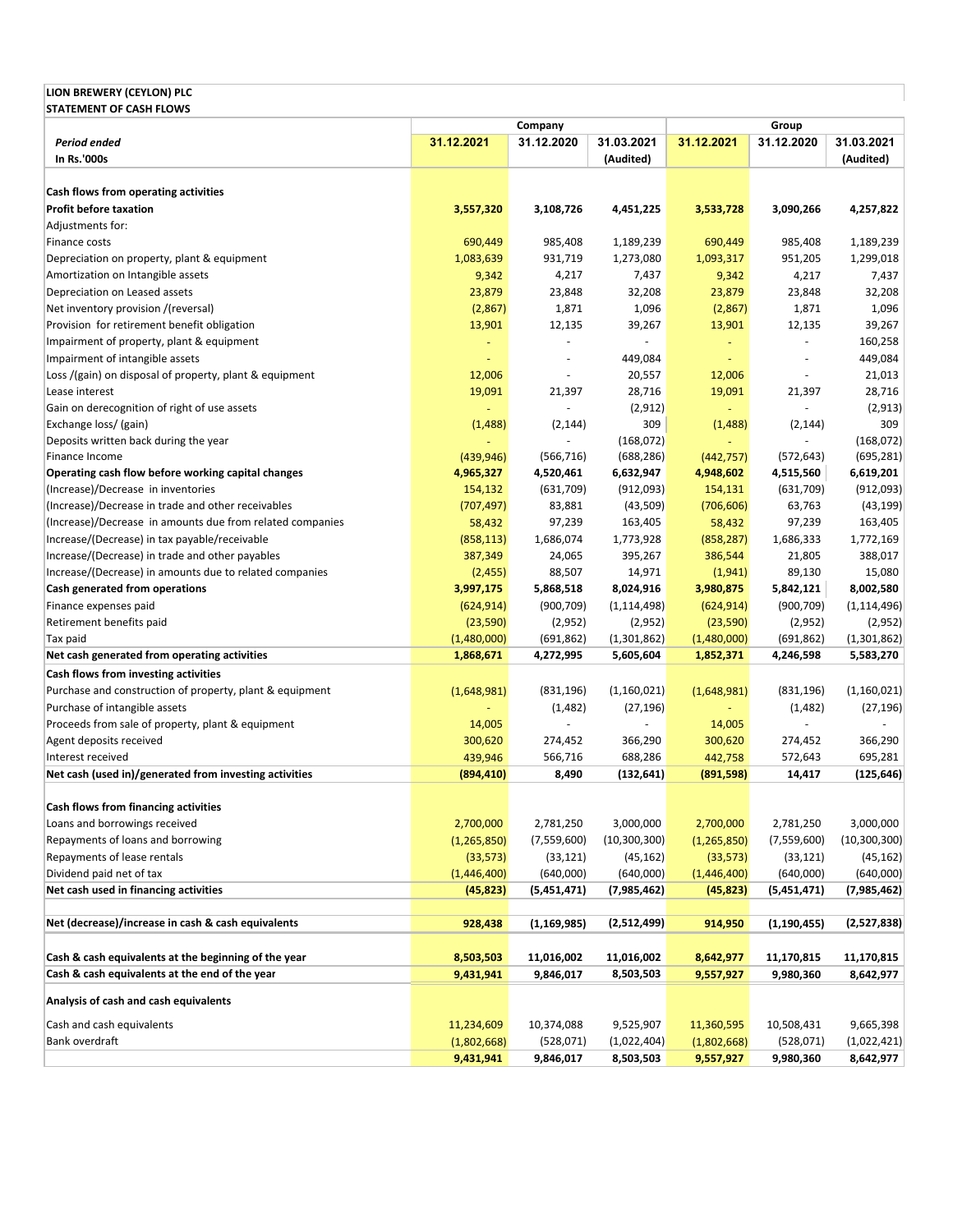# **LION BREWERY (CEYLON) PLC**

**NOTES TO THE FINANCIAL STATEMENTS**

#### **1 CORPORATE INFORMATION**

Lion Brewery (Ceylon) PLC is a public limited liability Company incorporated and domiciled in Sri Lanka and is listed on the Colombo Stock Exchange. The parent company is Ceylon Beverage Holdings PLC and the ultimate parent company is Bukit Darah PLC. The registered office of the Company is situated at No 61, Janadhipathi Mawatha, Colombo 01 and the principal place of business is situated at No 254, Colombo Road, Biyagama.

The Interim Consolidated Financial Statements comprise of the Company and its subsidiaries (together referred to as the "Group" and individually Group entities). The subsidiaries of the Company are set out below.

| Subsidiary                      | <b>Controlling interest</b> | Note                    |
|---------------------------------|-----------------------------|-------------------------|
| Pearl Springs (Private) Limited | 100%                        | "PSPL"                  |
| Millers Brewery Limited         | 100%                        | 100% Subsidiary of PSPL |

#### **2 BASIS OF PREPARATION**

#### **2.1 Statement of Compliance**

The condensed Interim Financial Statements of the Company and Group have been prepared in accordance with Sri Lanka Accounting Standard ‐ LKAS 34 – Interim Financial Reporting. This Interim Financial Statement should be read in conjunction with the Annual Financial Statements for the year ended 31st March 2021 including the changes to accounting policies as a result of adapting to Sri Lanka Financial Reporting Standards, (" SLFRSs/LKASs")

#### **2.2 Basis of measurement**

The Financial Statements have been prepared on the historical cost basis and applied consistently with no adjustments being made for inflationary factors affecting the financial statements, except for the following;

‐ Freehold Land and buildings are measured at cost at the time of acquisition and construction and subsequently at revalued amounts, which are the fair values at the date of revaluation less accumulated depreciation and impairment losses, if any.

‐ Employee benefits are recognized as the net total of the plan assets, plus unrecognized past service cost and unrecognized actuarial losses, less unrecognized actuarial gains and the present value of the defined benefit obligation.

#### **2.3 Functional Currency and Presentation Currency**

All values presented in the Financial Statements are in Sri Lankan Rupees Thousands (Rs.'000s) which is the Group's functional currency, unless otherwise indicated.

#### **3 COMMITMENTS AND CONTINGENT LIABILITIES**

#### **3. 1 Finance Commitments**

Document credits established for foreign purchases of the Company as at 31st December 2021 amounts to Rs. 1,914,808,953/‐ (2020 ‐ Rs. 595,736,603/‐)

#### **3.2 Capital Commitments**

Capital expenditure committed by the Company for which a provision has not been made in the Financial Statements amounts to Rs. 306,760,198/‐ at 31st December 2021 (2020 ‐ Rs. 142,660,974/‐)

#### **3.3 Contingencies**

Contingent liabilities as at 31st December 2021 amounts to Rs.282,931,693/‐ (2020 ‐ Rs. 210,652,730/‐), being bank guarantees given to Government bodies and foreign suppliers for operational purposes.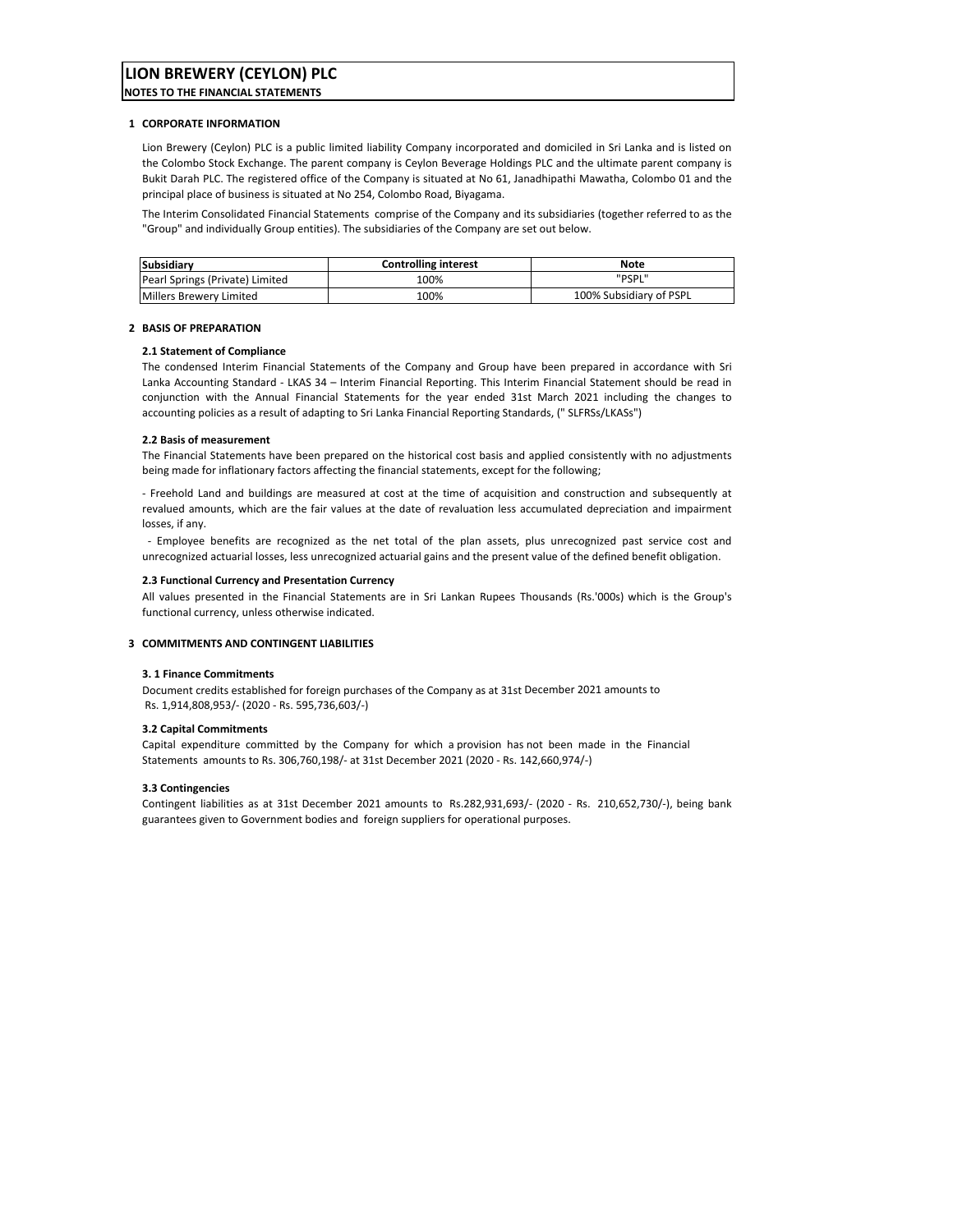### **LION BREWERY (CEYLON) PLC NOTES TO THE FINANCIAL STATEMENTS**

#### **4 LEASE CREDITOR**

|                                       | Company   |           | Group     |           |
|---------------------------------------|-----------|-----------|-----------|-----------|
| In Rs. 000's                          | 2021/22   | 2020/21   | 2021/22   | 2020/21   |
| Balance as at beginning of the period | 185.221   | 171.012   | 185.221   | 171,012   |
| Leases obtained                       |           | 47.777    | -         | 47,777    |
| Leases obtained                       | ۰.        | (17, 122) | ۰         | (17, 122) |
| Lease rentals paid                    | (33, 573) | (45, 162) | (33, 573) | (45, 162) |
| Interest expense for the period       | 19.091    | 28.716    | 19.091    | 28,716    |
| Balance as at end of the period       | 170.740   | 185.221   | 170.740   | 185,221   |

#### **5 SEGMENTAL ANALYSIS**

The Company does not distinguish its products into significant components for different Geographical / Business segments as the differentiations are insignificant.

#### **6 COMPARATIVE FIGURES**

Comparative figures/information have been reclassified where necessary in line with the changes to the new Sri Lanka Accounting Standards (SLFRS/LKAS).

#### **7 SURCHARGE TAX**

In the 2022 National Budget, the Government proposed a one time surcharge tax of 25% on Group/company's taxable income exceeding Rs. 2 billion for the year of assessment 2020/21. Since this proposal is yet to be legislated, in the financial statements for the period ended 31st December 2021, the Group has not provided for its potential liability.

#### **8 EVENTS AFTER THE REPORTING PERIOD**

There were no material events taken place since December 31st, 2021 that require adjustments or disclosure in these Financial Statements.

#### **9 INVESTOR INFORMATION**

| <b>Investor Information</b>             | <b>Quarter Ended</b> |            | <b>Nine Months Ended</b> | <b>Year Ended</b> |            |
|-----------------------------------------|----------------------|------------|--------------------------|-------------------|------------|
|                                         | 31.12.2021           | 31.12.2020 | 31.12.2021               | 31.12.2020        | 31.03.2021 |
| <b>Share Information</b>                |                      |            |                          |                   |            |
| Price as at the end of the period (Rs.) | 550.00               | 585.00     | 550.00                   | 585.00            | 569.00     |
| Highest price (Rs.)                     | 591.50               | 602.00     | 615.00                   | 639.90            | 639.90     |
| Lowest price (Rs.)                      | 520.00               | 525.20     | 520.00                   | 445.00            | 445.00     |
| <b>Trading Statistics</b>               |                      |            |                          |                   |            |
|                                         |                      |            |                          |                   |            |
| No of Transactions                      | 321                  | 426        | 882                      | 1077              | 1,459      |
| No of Shares traded                     | 364,012              | 1,072,992  | 765.959                  | 3,920,251         | 5,374,644  |
| Value of all shares traded (Rs. Mn.)    | 198                  | 584        | 420                      | 2,015             | 2,814      |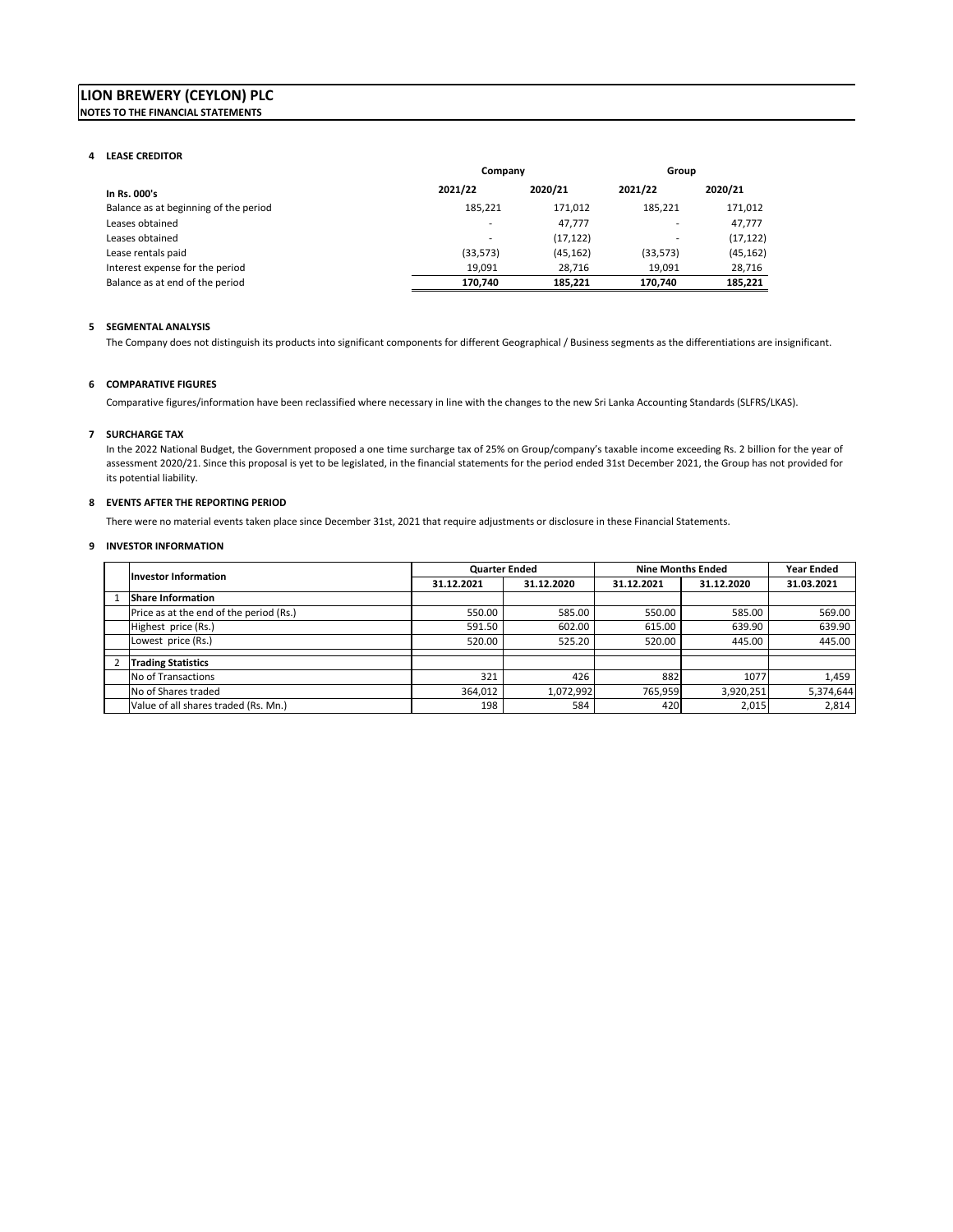#### **10 TWENTY MAJOR SHAREHOLDERS AS AT 31ST DECEMBER 2021**

| #  | <b>Name</b>                                                               | <b>Total Shares</b> | %     |
|----|---------------------------------------------------------------------------|---------------------|-------|
|    | <b>CEYLON BEVERAGE HOLDINGS PLC</b>                                       | 41,798,788          | 52.25 |
| 2  | CARLSBERG BREWERY MALAYSIA BERHAD                                         | 20,000,686          | 25.00 |
|    | CB NY S/A ALLAN GRAY FRONTIER MARKETS EQUITY FUND LIMITED                 | 5,589,256           | 6.99  |
| 4  | CARSON CUMBERBATCH PLC A/C NO. 02                                         | 4,107,793           | 5.13  |
| 5  | CARSON CUMBERBATCH PLC A/C NO. 01                                         | 1,678,808           | 2.10  |
| 6  | BUKIT DARAH PLC A/C NO. 02                                                | 1,300,000           | 1.63  |
|    | SSBT-AL MEHWAR COMMERCIAL INVESTMENTS L.L.C.                              | 983,779             | 1.23  |
| 8  | <b>IRBC INVESTOR SERVICES BANK-COELI SICAV I- FRONTIER MARKETS FUND</b>   | 703,190             | 0.88  |
| 9  | IGF CAPITAL GLOBAL LIMITED                                                | 507,179             | 0.63  |
|    | 10 BBH-RONDURE NEW WORLD FUND                                             | 472,256             | 0.59  |
| 11 | SAMPATH BANK PLC/MRS.PRIYANI DHARSHINI RATNAGOPAL                         | 300,000             | 0.38  |
| 12 | DEUTSCHE BANK AG AS TRUSTEE FOR JB VANTAGE VALUE EQUITY FUND              | 207,947             | 0.26  |
| 13 | CITIBANK NEWYORK S/A NORGES BANK ACCOUNT 2                                | 202,978             | 0.25  |
|    | 14 SSBT-FRANK RUSSEL TRUST COMPANY COMINGLED BENEFIT FUNDS TRUST GNA-6QH3 | 198,268             | 0.25  |
| 15 | <b>PORTELET LIMITED</b>                                                   | 161,920             | 0.20  |
| 16 | TRANZ DOMINION, L.L.C.                                                    | 129,251             | 0.16  |
| 17 | <b>NEWGREENS LIMITED</b>                                                  | 83,200              | 0.10  |
| 18 | MR. M.A. JAFFERJEE                                                        | 81,884              | 0.10  |
| 19 | METROCORP (PVT) LTD                                                       | 76,792              | 0.10  |
| 20 | MR. A.N. ESUFALLY                                                         | 73,760              | 0.09  |

#### **11 PUBLIC HOLDING**

The Company is in compliance with the Minimum Public Holding requirements for Companies listed on the Main Board as per Rule 7.13.1 (a) of the Listing Rules of the Colombo Stock Exchange, under Option 3, i.e. Float‐Adjusted Market Capitalization of Rs.5 Billion with 500 Public Shareholders and a Public Holding percentage of 7.5%.

| The Company's Public Holding as at 31st December 2021 |                 |
|-------------------------------------------------------|-----------------|
| Market Capitalization of the Public Holding           | Rs.5.97 Billion |
| Percentage of ordinary shares held by the public      | 13.58%          |
| Number of Public Shareholders                         | 1.264           |

#### **12 DIRECTOR'S SHAREHOLDINGS**

| As at 31st December 2021                                                     | <b>No. of Shares</b> |
|------------------------------------------------------------------------------|----------------------|
| Mr. D. A. Cabraal (Chairman)                                                 |                      |
| Mr. H. Selvanathan (Deputy Chairman)                                         | 1,579                |
| Mr. R. H. Meewakkala (Chief Executive Officer - appointed w.e.f. 01/07/2021) |                      |
| Mr. D. C. R. Gunawardena                                                     | 34                   |
| Mr. K. Selvanathan (Director / Alternate Director to H. Selvanathan)         |                      |
| Mr. D. R. P. Goonetilleke                                                    |                      |
| Mrs. S. J. F. Evans                                                          |                      |
| Mr. S. Selvanathan                                                           |                      |
| Mr. S. Clini                                                                 |                      |
| Ms. V. Gun                                                                   |                      |
| Mr. S. K. Shah (Chief Executive Officer - retired w.e.f. 30/06/2021)         | 6.016                |

### **13 STATED CAPITAL**

The Company's stated capital consists of 80,000,000 ordinary shares.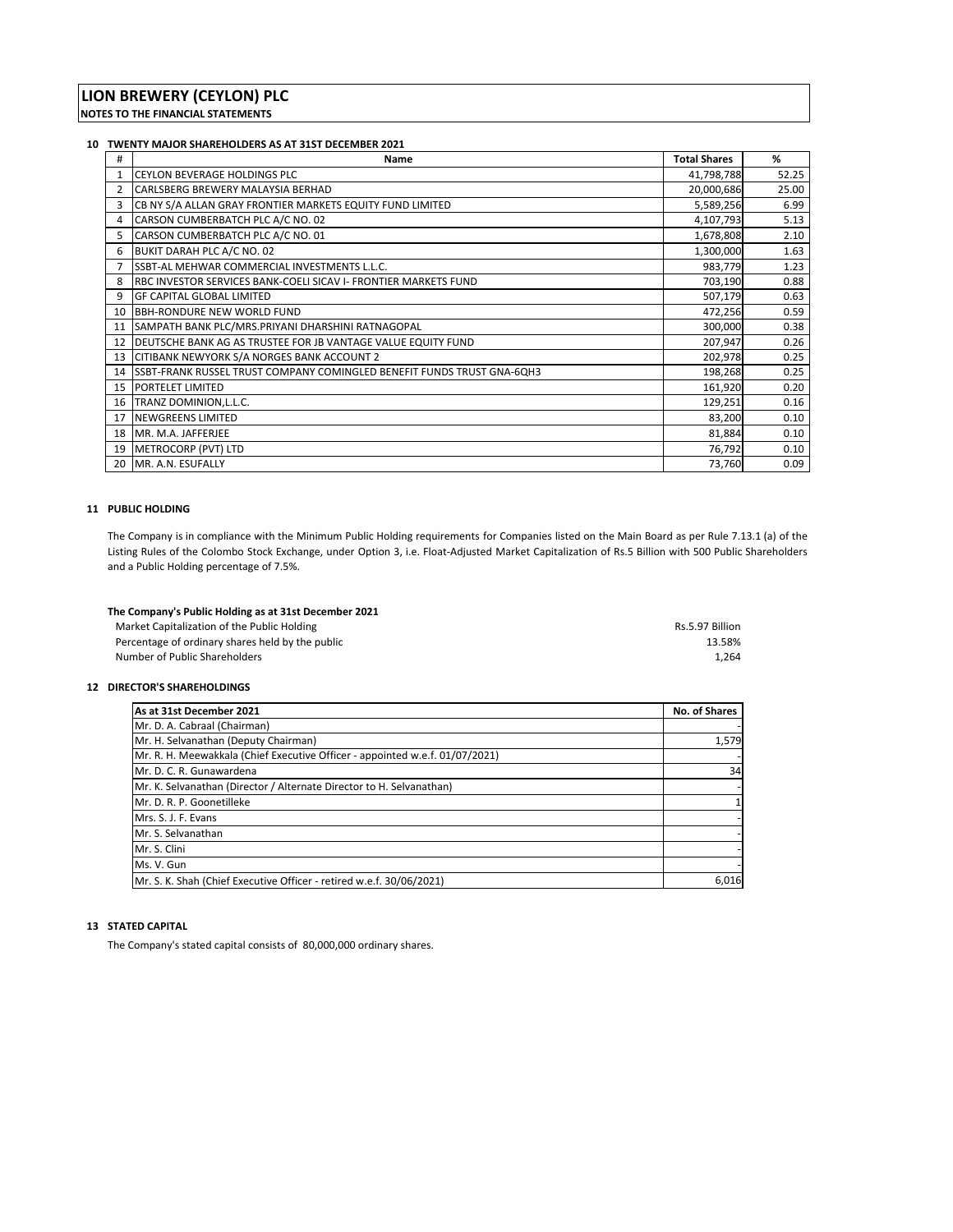# **LION BREWERY (CEYLON) PLC NOTES TO THE FINANCIAL STATEMENTS**

### **14 RELATED PARTY TRANSACTIONS**

The Company carried out transactions in the ordinary course of its business with parties who are defined as related parties in Sri Lanka Accounting Standard LKAS 24 ‐ 'Related Party Disclosures', the details of which are reported below.

| In Rs.'000s                                    | Group   |         | Company |         |
|------------------------------------------------|---------|---------|---------|---------|
| For the period ended 31 December               | 2021    | 2020    | 2021    | 2020    |
| Transactions with related parties/subsidiaries |         |         |         |         |
| Royalty expenses                               | 210,628 | 214,081 | 210,628 | 214,081 |
| Intercompany interest income                   | 16,234  | 25,685  | 16,234  | 25,685  |
| Beer sales income                              | 316,061 | 300,637 | 316,061 | 300,637 |
| Trade rebates                                  | 2,261   | 2,892   | 2,261   | 2,892   |
| Marketing fee expenses                         | 23,917  | 27,833  | 23,917  | 27,833  |
| Distribution services fee income               | 2,751   | 2,053   | 2,751   | 2,053   |
| Rent expenses                                  | 19      | 14      | 9,963   | 6,300   |
| Support services fees expenses                 | 688,650 | 358,434 | 688,650 | 358,434 |
| Other service fee expense                      | 154,808 | 105,508 | 154,759 | 105,387 |
| Disposal of fixed assets                       | 3,125   |         | 3,125   |         |
| Purchase of fixed assets                       |         | 2,220   |         | 2,220   |
| Purchase of raw materials                      |         | 1,810   |         | 1,810   |